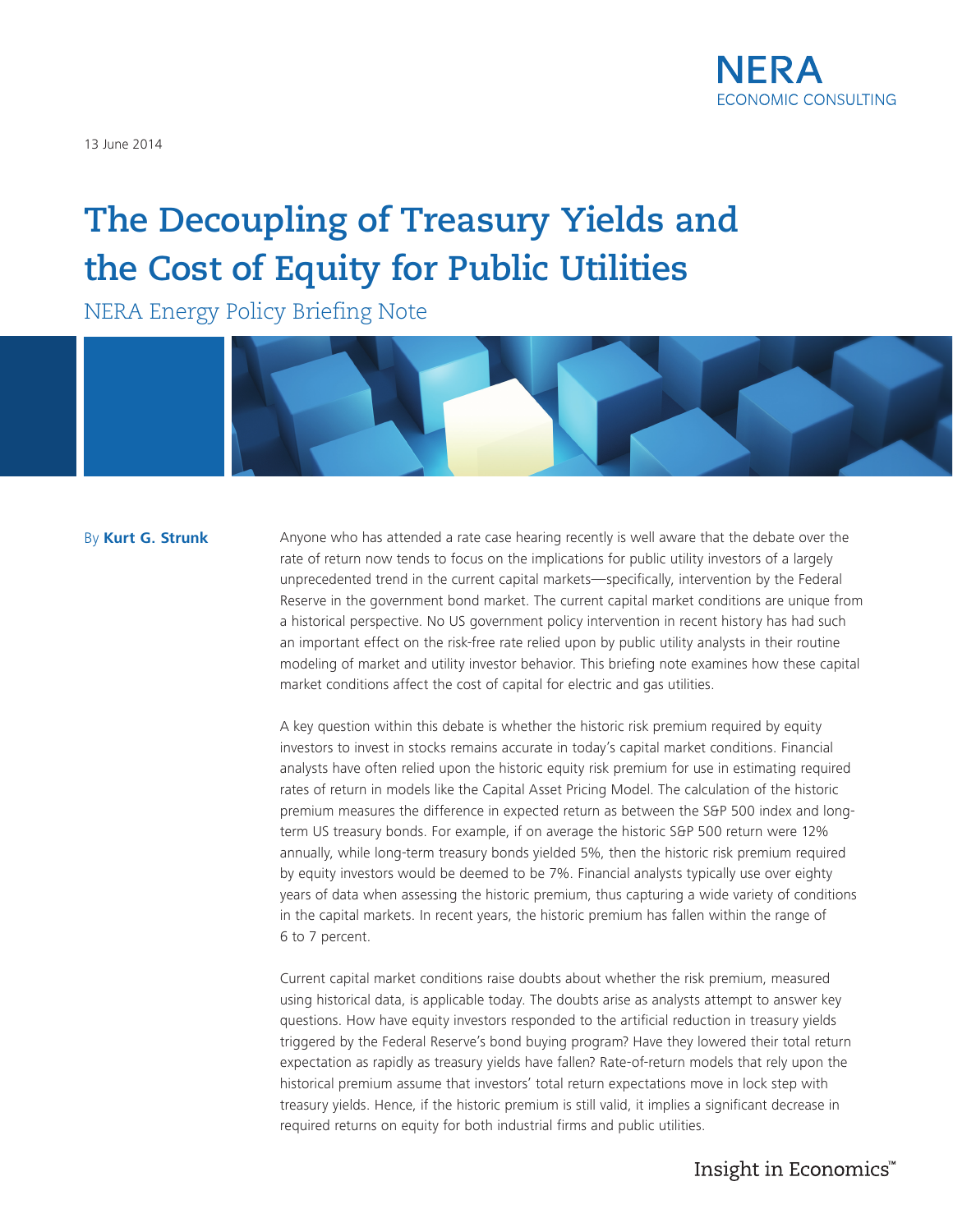NERA's empirical investigations in recent rate cases show that the historical premium has not been a good measure of the forward-looking premium required by investors. The spread between the risk-free rate and the required returns for holding equities has broadened as the Federal Reserve has aggressively acted to keep interest rates at record lows and stimulate the economy. For public utilities, this is reflected in a relatively stable awarding of allowed returns in the context of a rapid decline in treasury yields, the market's metric of the "risk-free" rate. As shown in Table 1 below, since 2006, the average allowed return for electric utilities has hovered in the range of 10.0 to 10.5 percent, while treasury yields fell 200 basis points and then started to recover. If the market risk premium had been unchanged during this period, the allowed returns—which themselves are based on the capital market data put forth by public utilities and intervenors alike—would have declined as precipitously as the treasury yields did. They did not. A constant historical equity risk premium ignores the elevated cost of holding risky securities relative to the riskless security benchmark. A forward-looking premium thus provides the most accurate gauge of investor demands in the current market environment where required returns on equities have decoupled from treasury yields.

| Year | Treasury Yield (30-year) <sup>A</sup> | Electric Utility Allowed ROEB |
|------|---------------------------------------|-------------------------------|
| 2006 | 4.91                                  | 10.32                         |
| 2007 | 4.84                                  | 10.30                         |
| 2008 | 4.28                                  | 10.41                         |
| 2009 | 4.08                                  | 10.52                         |
| 2010 | 4.25                                  | 10.37                         |
| 2011 | 3.91                                  | 10.29                         |
| 2012 | 2.92                                  | 10.17                         |
| 2013 | 3.45                                  | 10.02                         |
|      |                                       |                               |

Table 1.

Notes:

<sup>A</sup>Treasury yields obtained from the Federal Reserve's h15 release.

B Allowed returns obtained from Regulatory Research Associates, a division of SNL Energy.

NERA estimates the forward-looking risk premium using the well-established dividend growth model. This model offers an estimate of the total return required by equity investors, derived from two principal inputs: 1) the dividend yield and 2) profit growth rate. Once armed with the total expected return, NERA subtracts the current government bond yield to arrive at the implied equity risk premium. This approach has the advantage that it incorporates the most recent information from capital markets and thus is most consistent with the intent of any cost of equity calculation, which is to reflect current forward-looking expectations.

In its most recent analysis, NERA found the forward-looking risk premium to be 8.36 percent, which compares to a historic risk premium of 6.70 percent, a difference of 166 basis points. This shows that the use of a historic risk premium would significantly understate the cost of equity for utilities. While the observed equity risk premium does not translate on a one-for-one basis to a required return for utilities—utility betas are often below one—it does signal the scale of the disconnect between historic conditions and those prevailing today.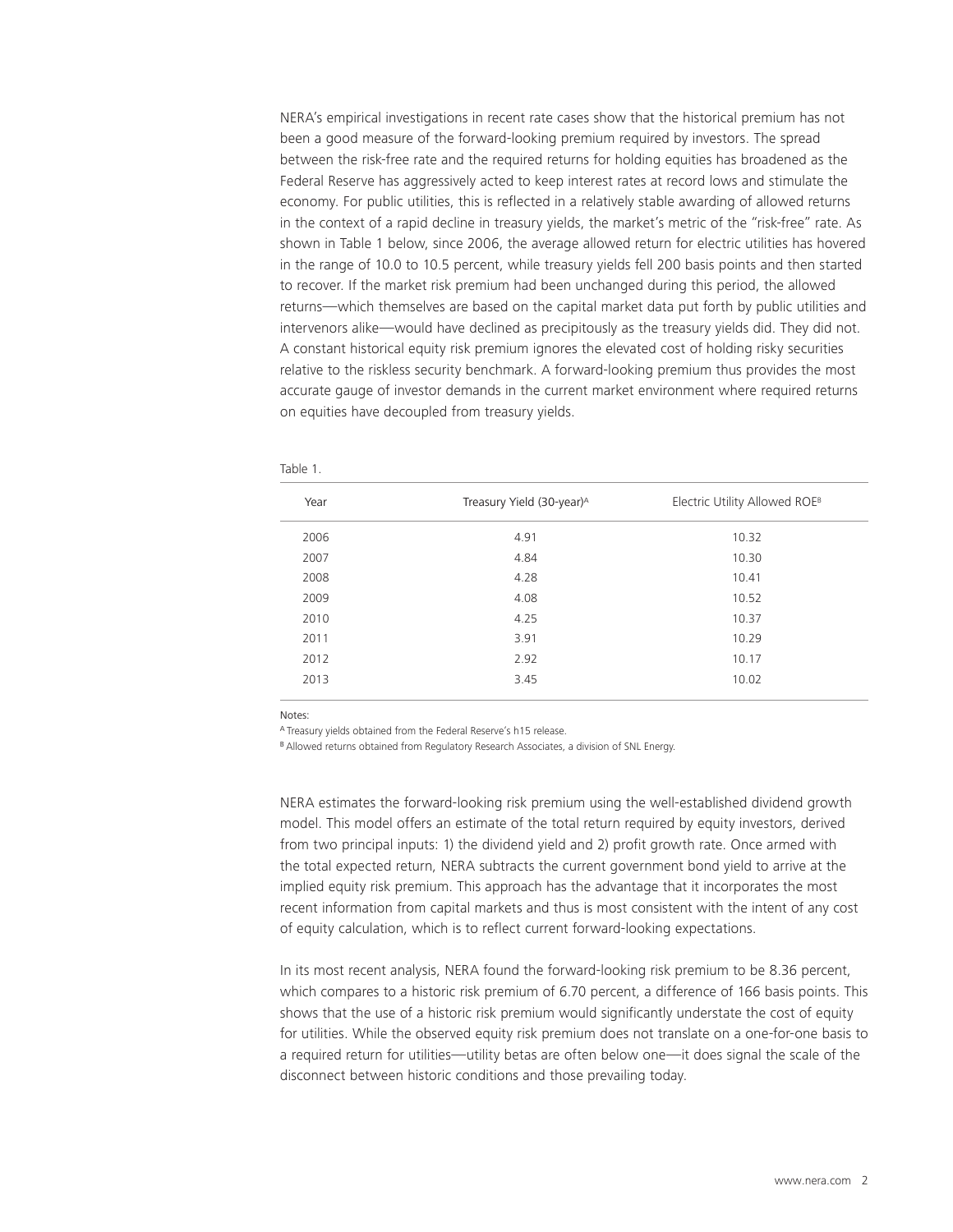It is not surprising that the market's reaction to the policy-driven interest rate drop has been a higher required return for riskier assets. Market-driven events have led to similar outcomes. For example, in past "flight to quality" situations, the yields on riskier bonds and required returns on equities have crept higher as yields on government bonds and high-rated corporates declined.1 In addition, academic studies assessing the risk premium over time have shown a negative relationship between risk premia and interest rates.2

State regulators implicitly recognize the higher equity risk premium that prevails in today's market. They do so by approving rates-of-return that contain a higher premium over government bond yields than has historically prevailed. (See Table 1 above.) For its part, the Federal Energy Regulatory Commission (FERC) explicitly acknowledged, in its ruling in Docket No. ER14-500-000, that the "current low treasury bond rate environment creates a need to adjust the CAPM results, consistent with the financial theory that the equity risk premium exceeds the long-term average when long-term US Treasury bond rates are lower than average, and vice-versa."

Whether the change in premium is reflected by adjusting the model results on an ex post basis, as was done in the FERC docket, or to the model inputs on an ex ante basis, as NERA has done in recent state dockets, is not so important. Most important is making sure that the rate of return somehow incorporates the current forward-looking investor expectations and does not rely solely upon unadjusted historic expectations.

# **NERA's Role in Cost of Capital Determinations**

Prices in regulated industries rely upon costs, which include the cost of capital as a core component. NERA has been at the forefront of issues concerning the cost of capital for regulated industries for nearly 50 years—ever since Alfred Kahn devoted an Appendix in his great work, *The Economics of Regulation*, to NERA's Herman Roseman's cost of capital work in the 1960s.

Utility businesses have changed drastically over those 50 years, in structure, ownership, pricing, and competitiveness. Throughout all of these changes, regulation has continued to play a key role in the protection of consumers who buy from the remaining "natural" monopolies—local distribution in gas and water, transmission and distribution in electricity, and local service in telecommunications. For these regulated businesses around the world, the cost of capital remains an enduring issue—the base of regulated prices and a continuing subject of debate, concern, and empirical investigation—in which NERA continues to play a key part.

# **About the Author**

Mr. Strunk has twenty years of experience consulting to governments, regulators, and investorowned utilities. His work at NERA focuses on strategic and corporate financial issues arising in the natural gas, oil, water, and electric power sectors. He has served as a testifying expert on public utility rate matters before federal, state, and provincial regulatory commissions in the US and Canada, and in a number of US court proceedings. He has calculated and supported required rates of return in traditional rate cases for regulated entities and in litigation and advisory work. He routinely addresses the topic at industry conferences.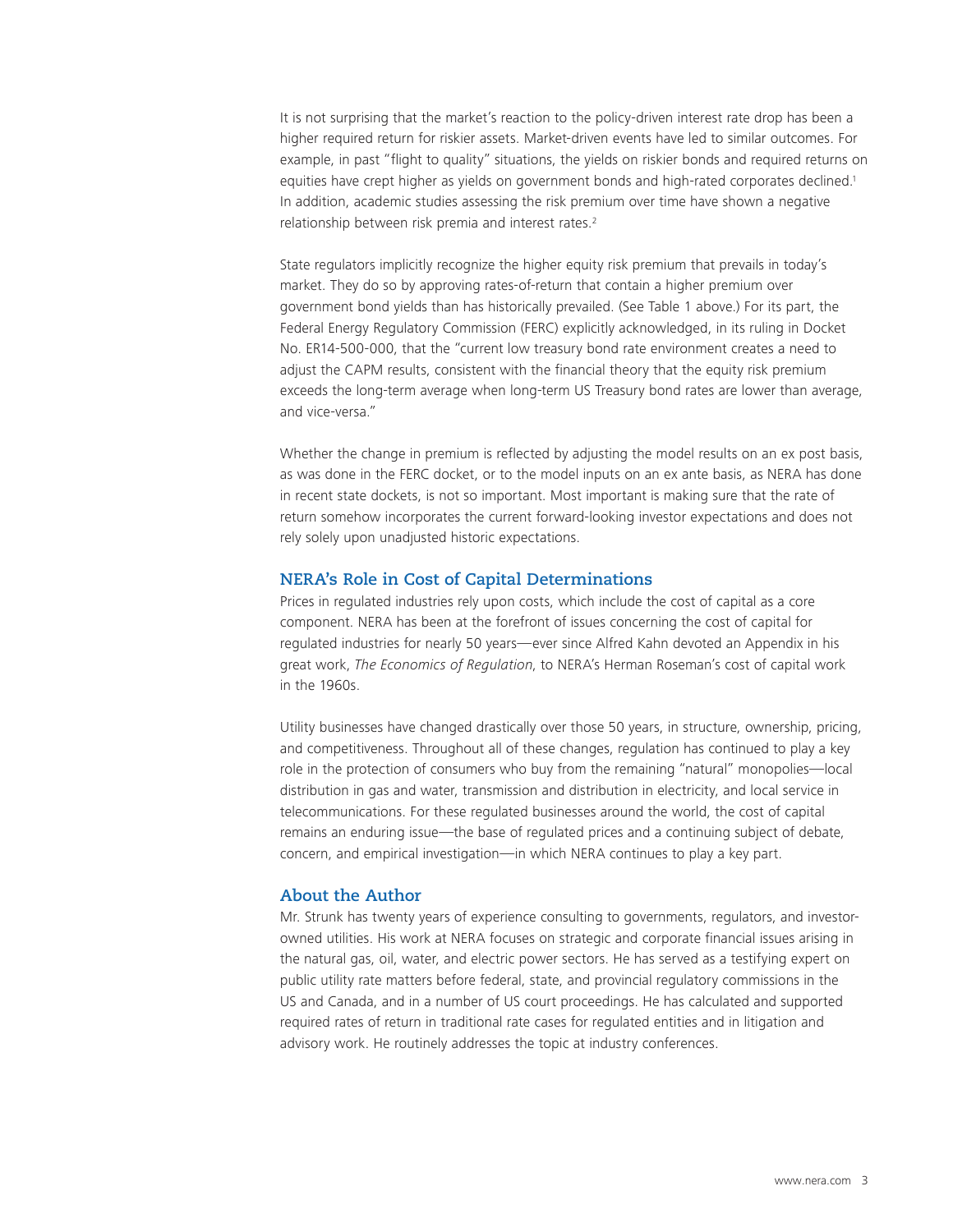#### **Notes**

- 1 The autumn of 1998 is one such example.
- 2 See W. Carleton, W. Chambers and J. Lakonishok, "Inflation Risk and Regulatory Lag," *Journal of Finance*, (May 1983). A similar approach is presented in R. Harris, "Using Analysts' Growth Forecasts to Estimate Shareholder Required Rates of Return," *Financial Management* (Spring 1986).